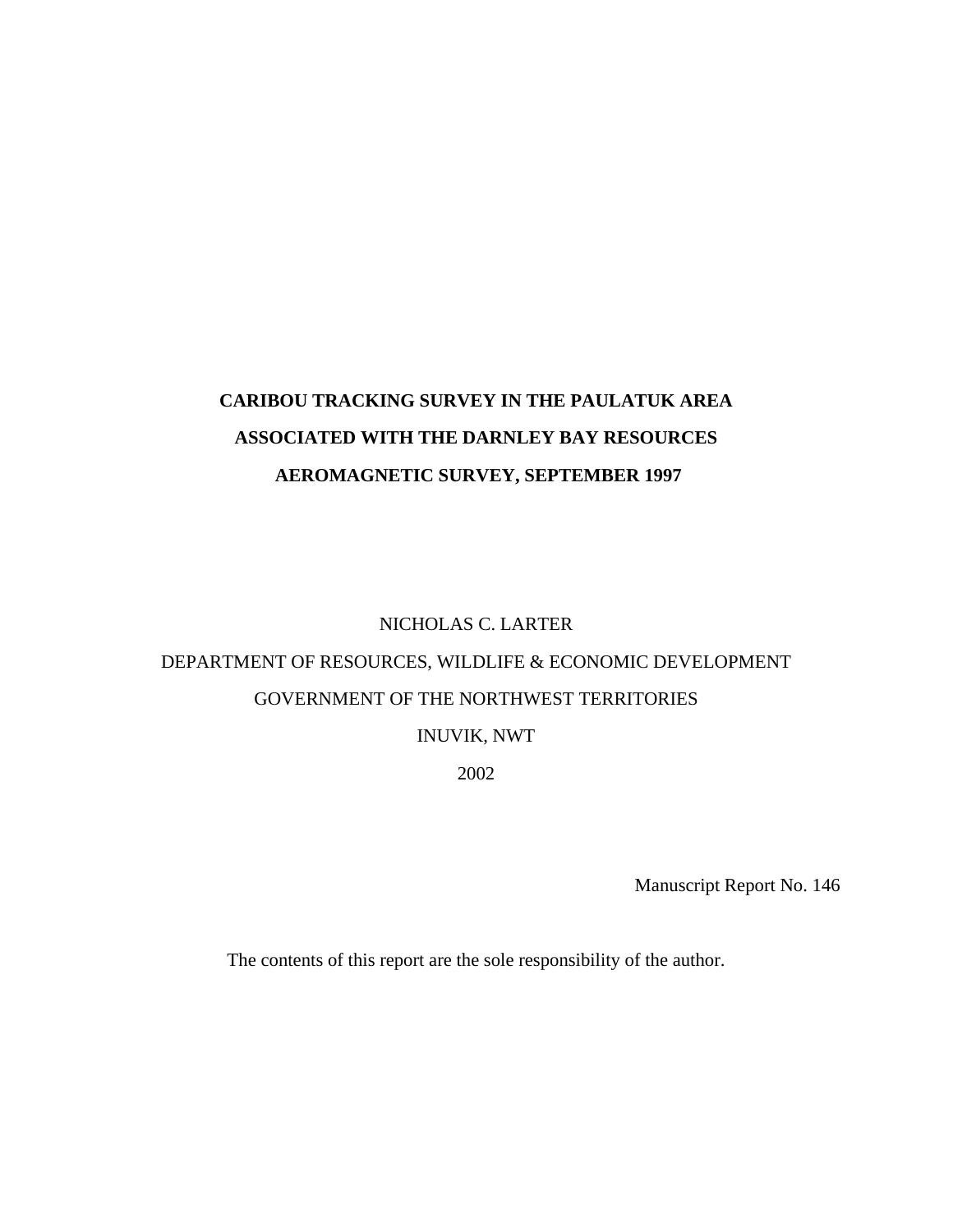#### **ABSTRACT**

<span id="page-1-0"></span>As part of an agreement between Darnley Bay Resources and the Department of Resources, Wildlife & Economic Development a caribou tracking program was implemented prior to the Darnley Bay Phase I aeromagnetic survey in order to avoid low level flights over large aggregations of caribou. If large aggregations of caribou were observed then blocks of a minimum  $30 \text{km}^2$  would be excluded from the aeromagnetic survey. The caribou tracking program surveyed an area *ca*.  $15,600 \text{km}^2$  bounded by latitudes  $69^{\circ}$  45' N and  $68^{\circ}$  30' N to the north and south, and by longitudes  $122^{\circ}$  30' W and  $125^{\circ}$  15' W to the east and west. The survey was conducted on September 9 and 10, 1997 and was flown at 10% coverage with observations on transects 1.0km wide. Thirty-five caribou were observed, 33 on transect and 2 off transect, there were no large aggregations of caribou in the area. Darnley Bay Resources was advised that they could proceed with Phase I aeromagnetic survey over the entire survey area.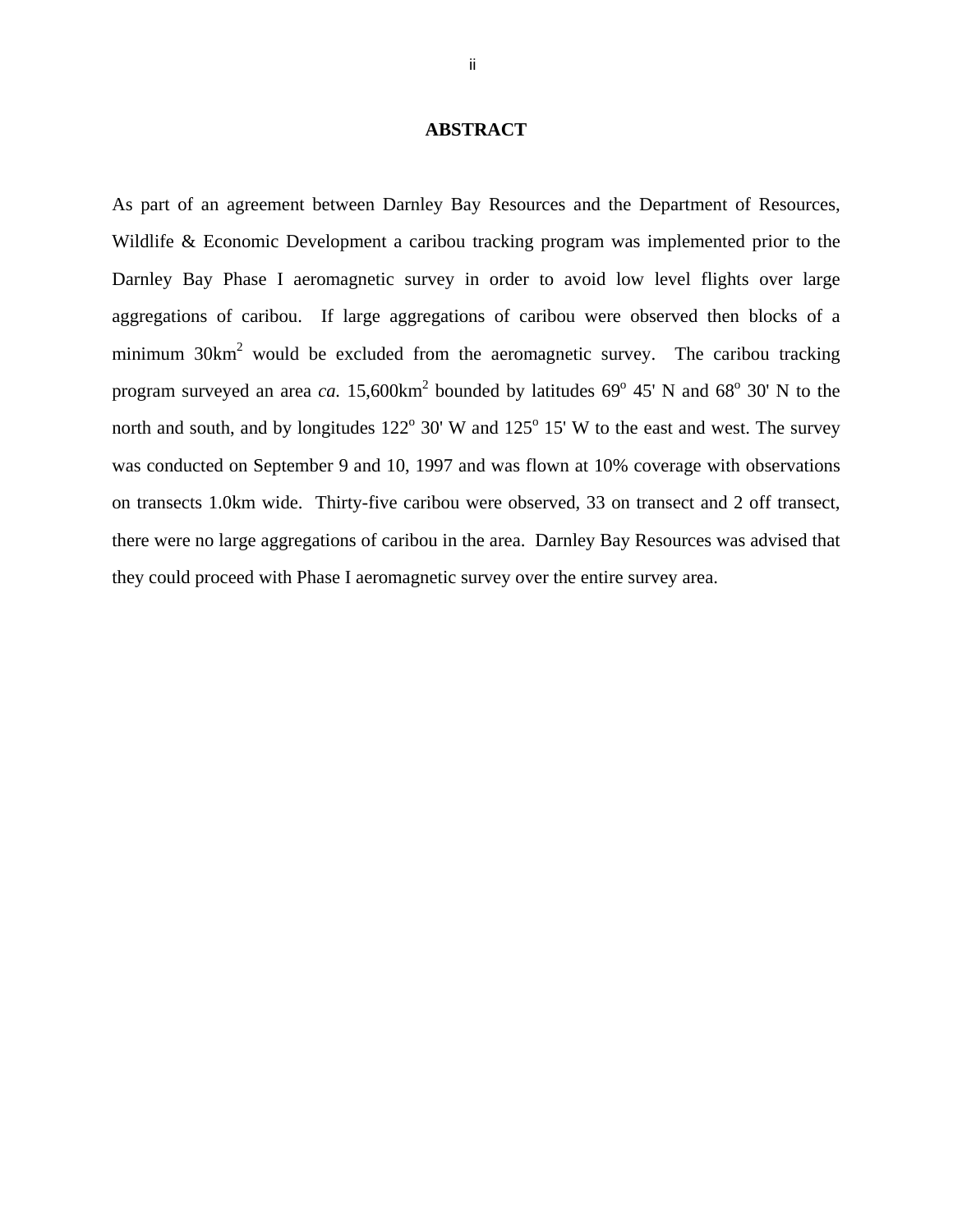## **TABLE OF CONTENTS**

<span id="page-2-0"></span>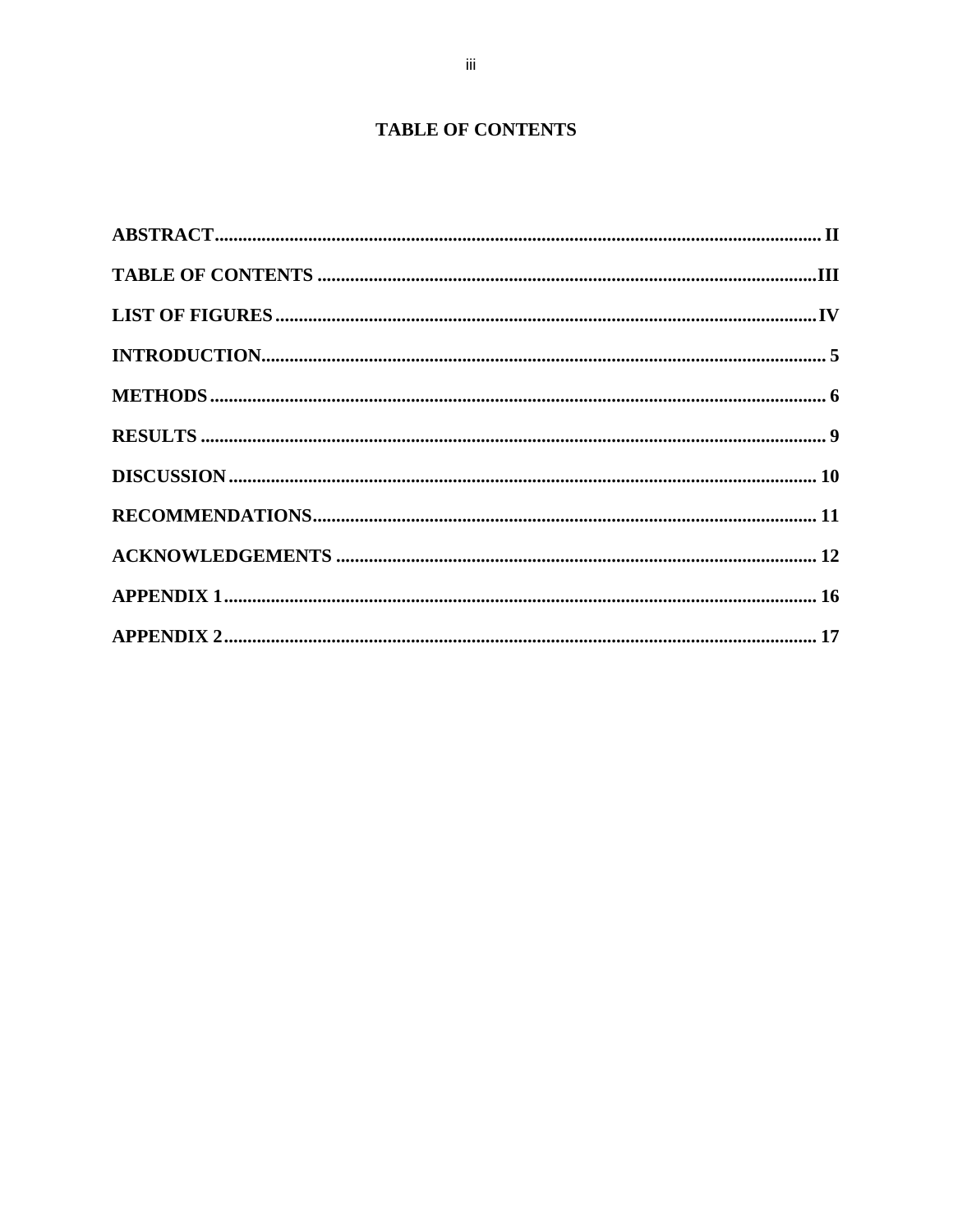## **LIST OF FIGURES**

- <span id="page-3-0"></span>Figure 1. Schematic showing the transect lines flown over the survey area with the different blocks labelled.
- Figure 2. Schematic showing the location and number of caribou observed (adults+calves).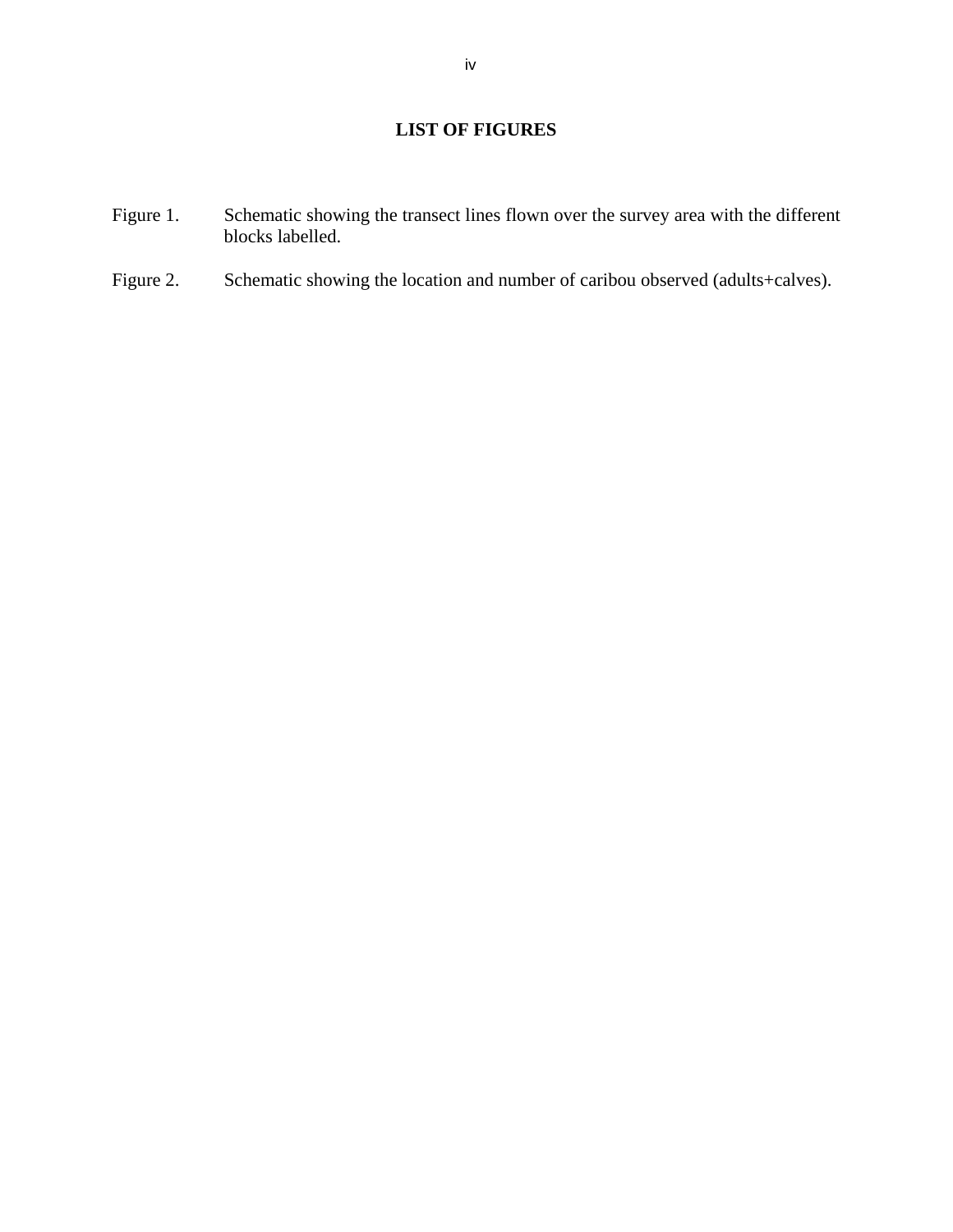#### **INTRODUCTION**

<span id="page-4-0"></span> One of the major summering and post-calving areas used by the Bluenose-West barren-ground caribou is to the south and east of Paulatuk. Mineral exploration has also been approved and initiated in this area by Darnley Bay Resources Ltd. Before Darnley Bay Phase I could conduct a low level aeromagnetic survey of the area late summer early fall, a caribou tracking program had to be completed. As part of an agreement between Darnley Bay Resources Ltd. and the Department of Resources, Wildlife & Economic Development (DRWED) a caribou tracking program was developed. This caribou tracking program would only be conducted after data received from satellitecollared caribou indicated that all satellite-collared caribou had moved out of the aeromagnetic survey area. The tracking program was to be designed to determine if large aggregations of caribou were still in the survey area, and if so, to block off areas from the aeromagnetic survey in order to avoid low level flights over large aggregations of caribou. The tracking program was to be conducted by DRWED staff assisted by local residents of Paulatuk. This report describes the caribou tracking survey design and reports the survey results.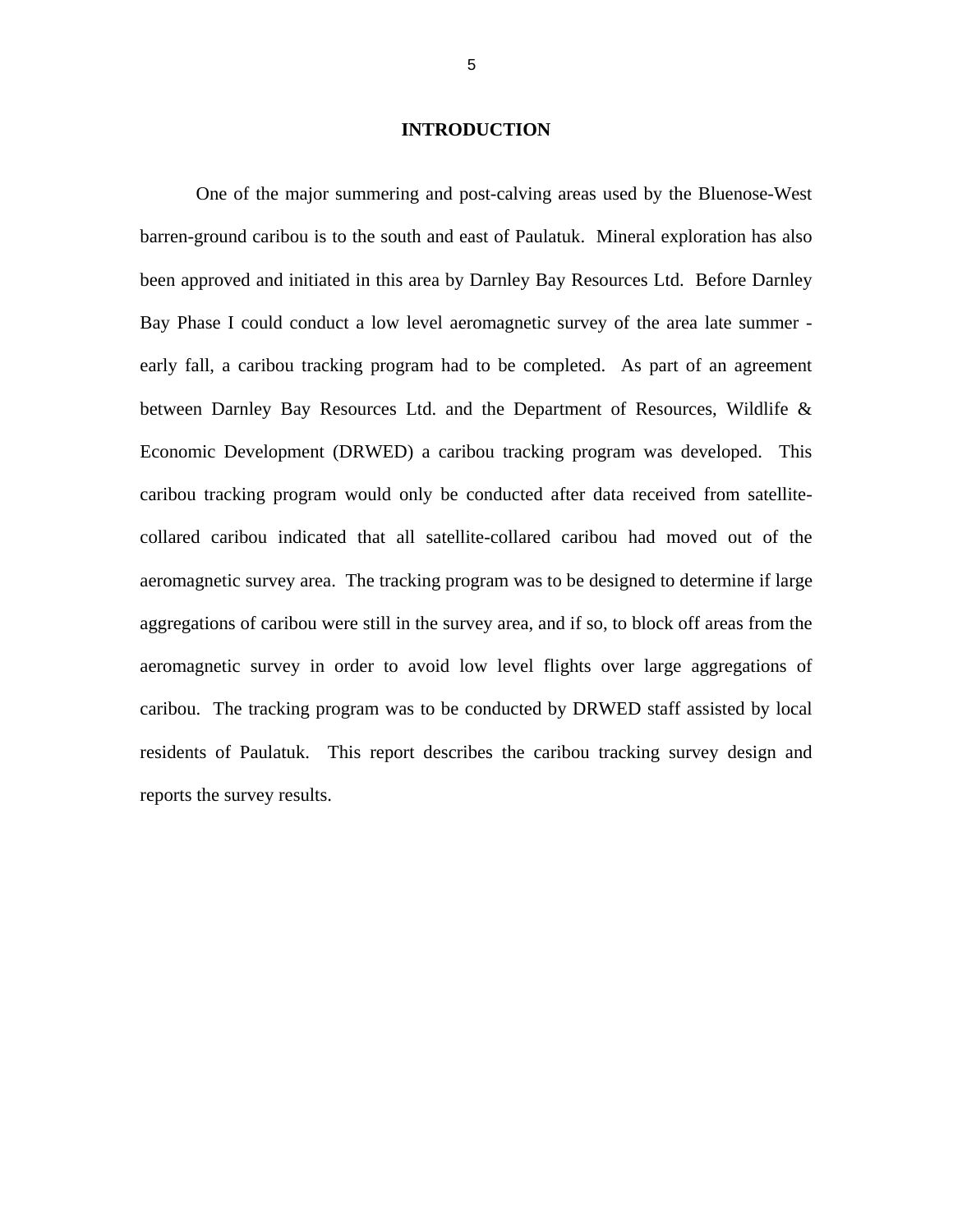#### **METHODS**

<span id="page-5-0"></span>The caribou tracking program was conducted on 9 and 10 September, 1997. The survey area covered *ca*.  $15,600 \text{km}^2$  and was bounded by latitudes  $69^{\circ}$  45' N and  $68^{\circ}$  30' N to the north and south, and by longitudes  $122^{\circ}$  30' W and  $125^{\circ}$  15' W to the east and west (Figure 1). The survey area was subdivided into 14 blocks designated A through N. Subdivisions were made by using latitudes  $69^{\circ}$  15' N,  $68^{\circ}$  59' N, and  $68^{\circ}$  43' N and longitudes  $123^{\circ}$  13' W,  $124^{\circ}$  0' W, and  $124^{\circ}$  30' W (Figure 1). Thirteen parallel transects, running in an east - west direction, were spaced 10km apart. This resulted in 5 transects traversing blocks A and B, 3 transects traversing blocks C, D, F, G, I, J, L and M, and 2 transects traversing blocks E, H, K and N (Figure 1).

 The survey was conducted from a Cessna 206 fixed-wing aircraft. Transects were flown at 1,000 feet above ground levels at approximately 160km/hr. Observations were made in an 0.5km wide strip on each side of the aircraft; tape marks on the windows delineated transect boundaries (following Norton-Griffiths, 1978). Transect widths were checked by overflights of fuel drums spaced 0.5km apart adjacent to the Paulatuk airstrip. The survey crew consisted of 2 observers in the rear seats, a pilot, and a recorder/observer in the front passenger seat. Part way through the survey we were without the right rear observer, so the observations were taken by the recorder/observer in the front seat. Observations of all wildlife seen on and off transect were plotted on 1:250,000 NTS map sheets by the recorder/observer. Animals were designated into sex and age categories whenever possible. When traversing Darnley Bay, flight elevation increased to 2,000 - 4,000 feet above sea level and observers used binoculars to scan for whales.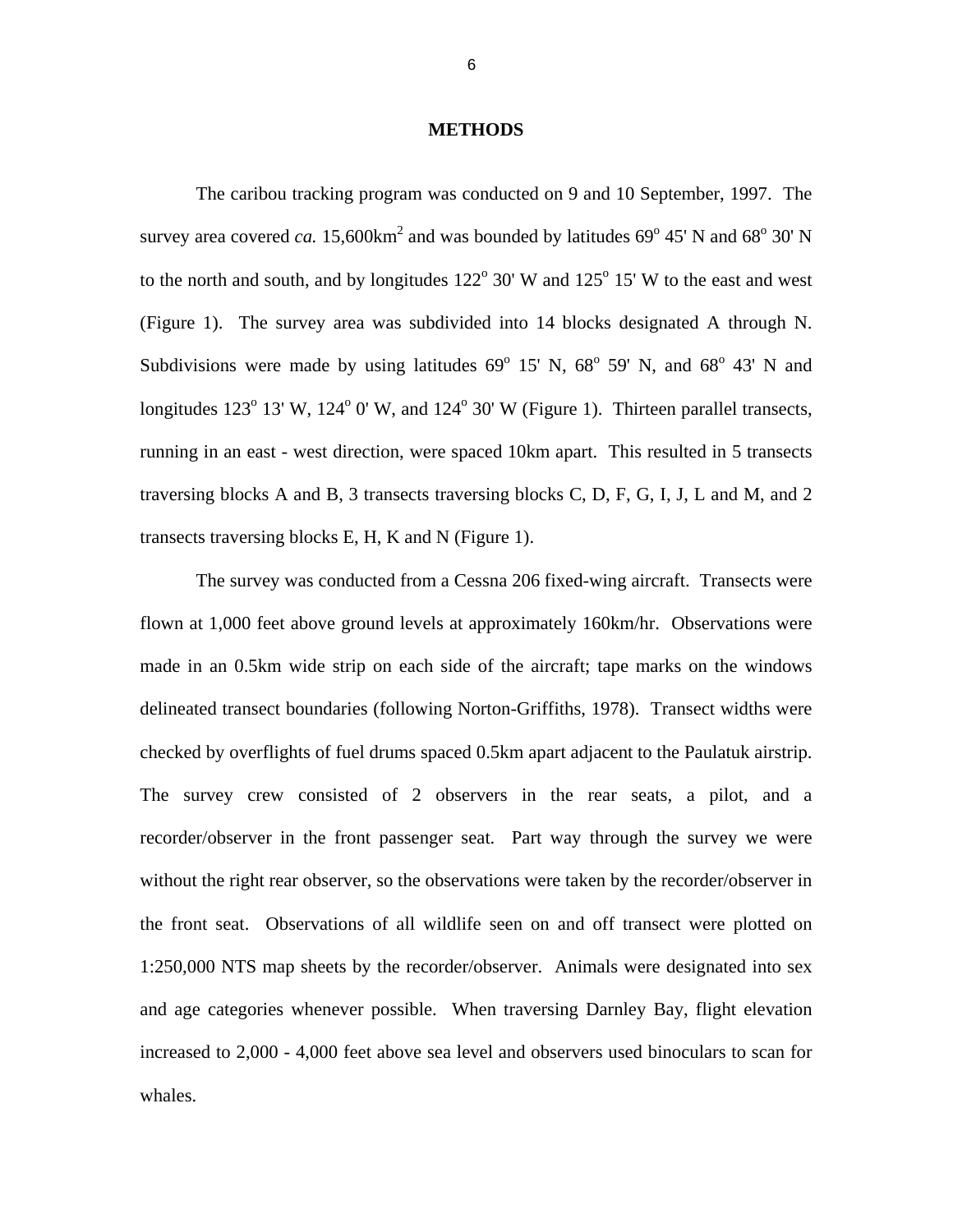Once the survey was completed, transect lines were subdivided into 3km segments to determine if large aggregations of caribou were present in the survey area. To avoid low level flights over large aggregations of caribou, the following criteria were used to determine whether large aggregations of caribou were present and whether blocks or portions of blocks would be excluded from the aeromagnetic survey:

i) If there were  $\geq$ 5 caribou/km<sup>2</sup> on 3 or more consecutive 3km segments of a caribou tracking flight line within a block, then a strip 5km wide on either side of that caribou tracking flight line would be excluded from aeromagnetic survey work until caribou move out of that area.

ii) If there were  $\lt 5$  caribou/km<sup>2</sup> on all 3km segments of a caribou tracking flight line within a block, then a strip 5km wide on either side of the caribou tracking flight line would be available to be flown over during the aeromagnetic survey.

iii) If 450 or more cows and calves were counted in one or more 3km segments of a caribou tracking flight line within a block, then a strip 5km wide on either side of that caribou tracking flight line would not be available for aeromagnetic survey work.

Bryant Environmental Consultants Ltd., working for Darnley Bay Resources Ltd., were to be notified of the survey results and advised of any areas that would be excluded from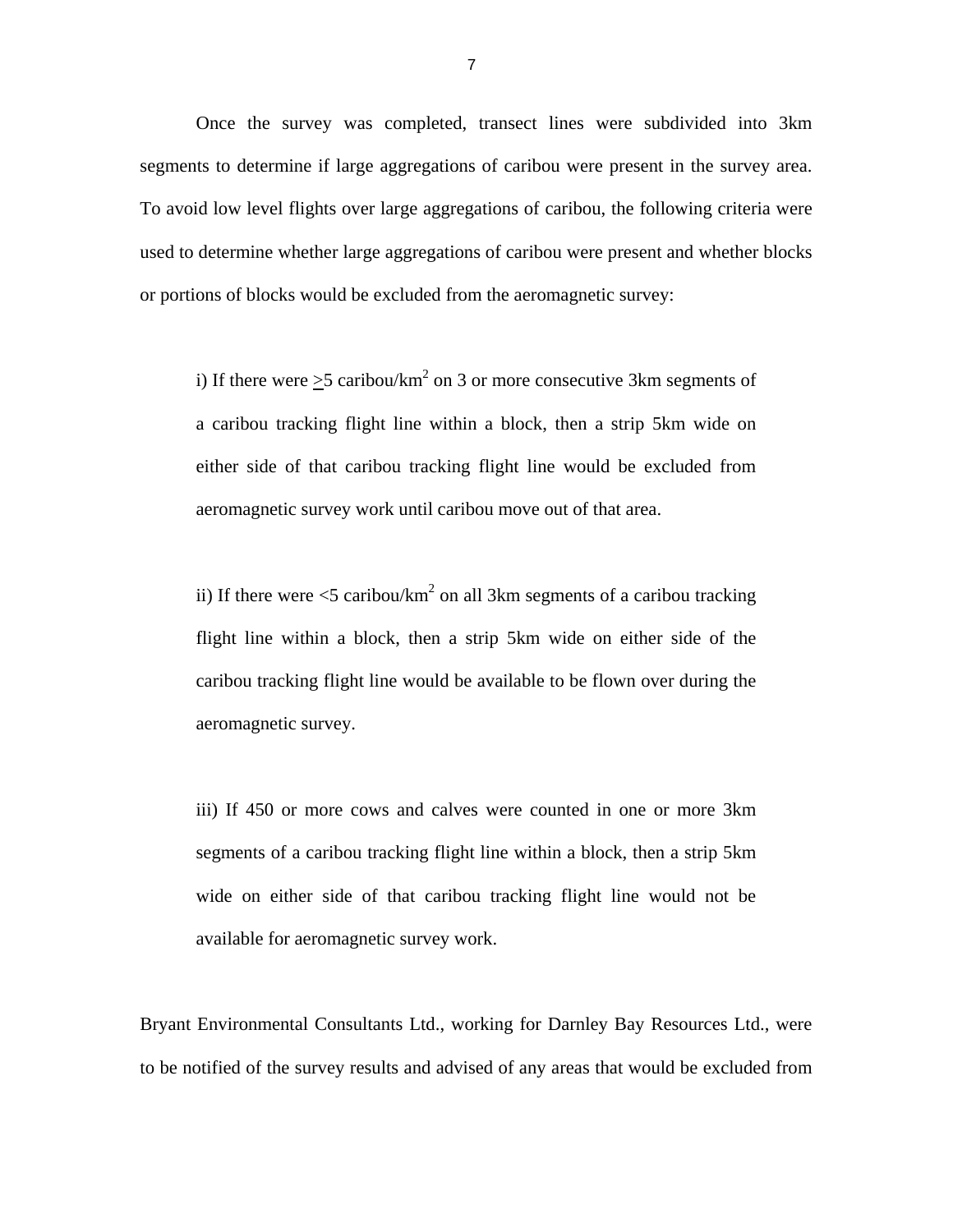the aeromagnetic survey based upon the above criteria within 48 hours of the completion of the caribou tracking program.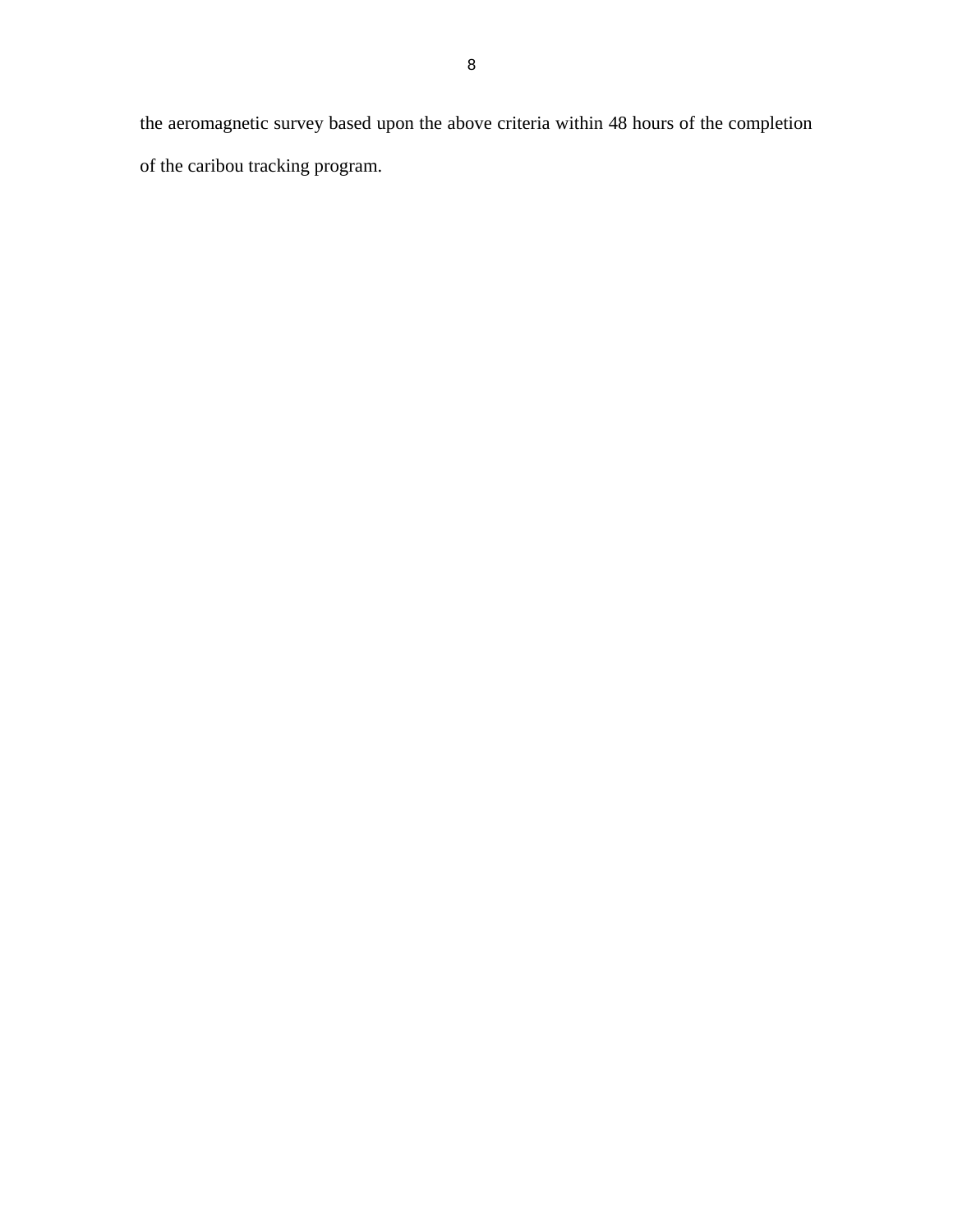#### **RESULTS**

<span id="page-8-0"></span> The survey was completed in 2 days with all transects being flown in their entirety. No large aggregations of caribou were observed. The most caribou observed in any 3km segment of the caribou tracking line was 8. A total of 11 groups of caribou were observed (Figure 2), 12 adults of unknown sex, 11 adult males, 5 adult females and 5 calves on transect and 1 adult female with calf off transect (Appendix 1). Other wildlife observations included: 20 adult and 1 calf muskox all on transect, 4 grizzly bears all off transect, 1 moose on transect, and 1 fox on transect (Appendix 1). No whales were observed in Darnley Bay. Total flying time for the survey was 10.6 hours and 3.0 hours flight time for the Inuvik to Paulatuk return flight.

 On 11 September, 1997 Bryant Environmental Consultants Ltd. were notified of the survey results and advised that no blocks or portions of blocks were excluded from Phase I aeromagnetic survey (Appendix 2).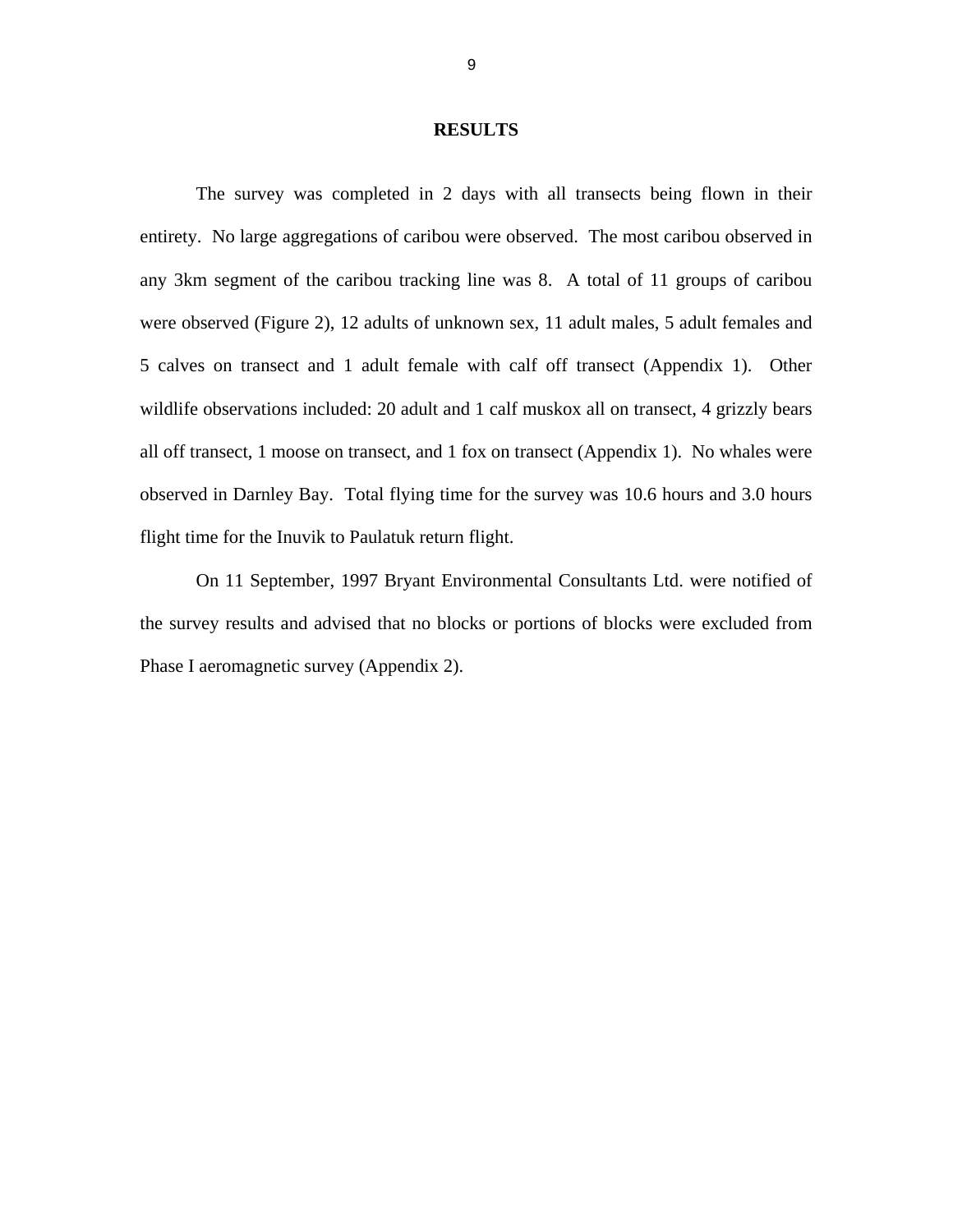#### **DISCUSSION**

<span id="page-9-0"></span> Satellite tracking of satellite collared female caribou indicated that collared caribou had moved out of the aeromagnetic survey area by 16 August, 1997. However, because of difficulty in acquiring an aircraft and inclement weather the earliest possible date for conducting the caribou tracking survey was 9 September, 1997. This did not delay the Phase I aeromagnetic survey because the survey plane could not arrive in Paulatuk until 11 September at the earliest, and in fact did not arrive until later in the week. By the second week in September we expected there would be few caribou in the aeromagnetic survey area based upon previous years' satellite tracking data (J. Nagy and M. Branigan, unpubl. data) and local knowledge. That was the case as only 35 caribou were seen on the entire caribou tracking survey. Therefore, the low level aeromagnetic survey was conducted over this area with little disturbance to the caribou population.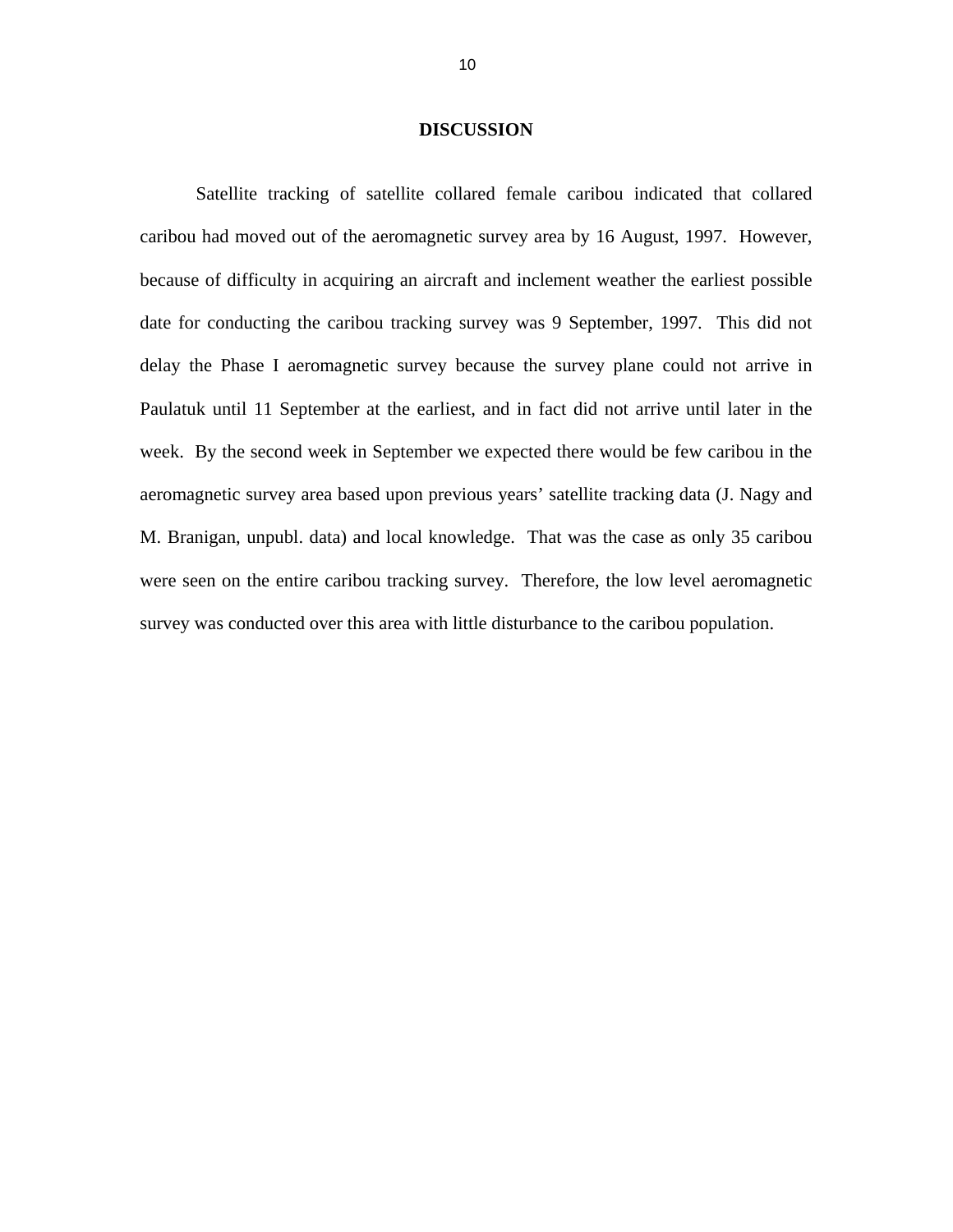## **RECOMMENDATIONS**

- <span id="page-10-0"></span>1) Caribou tracking flights will continue to be conducted prior to future aeromagnetic surveys in order to minimize disturbance to caribou.
- 2) The criteria established to avoid low level flights over large aggregations of caribou by the Department of Resources, Wildlife & Economic Development and Darnley Bay Resources Ltd. will continue to be used for future caribou tracking flights.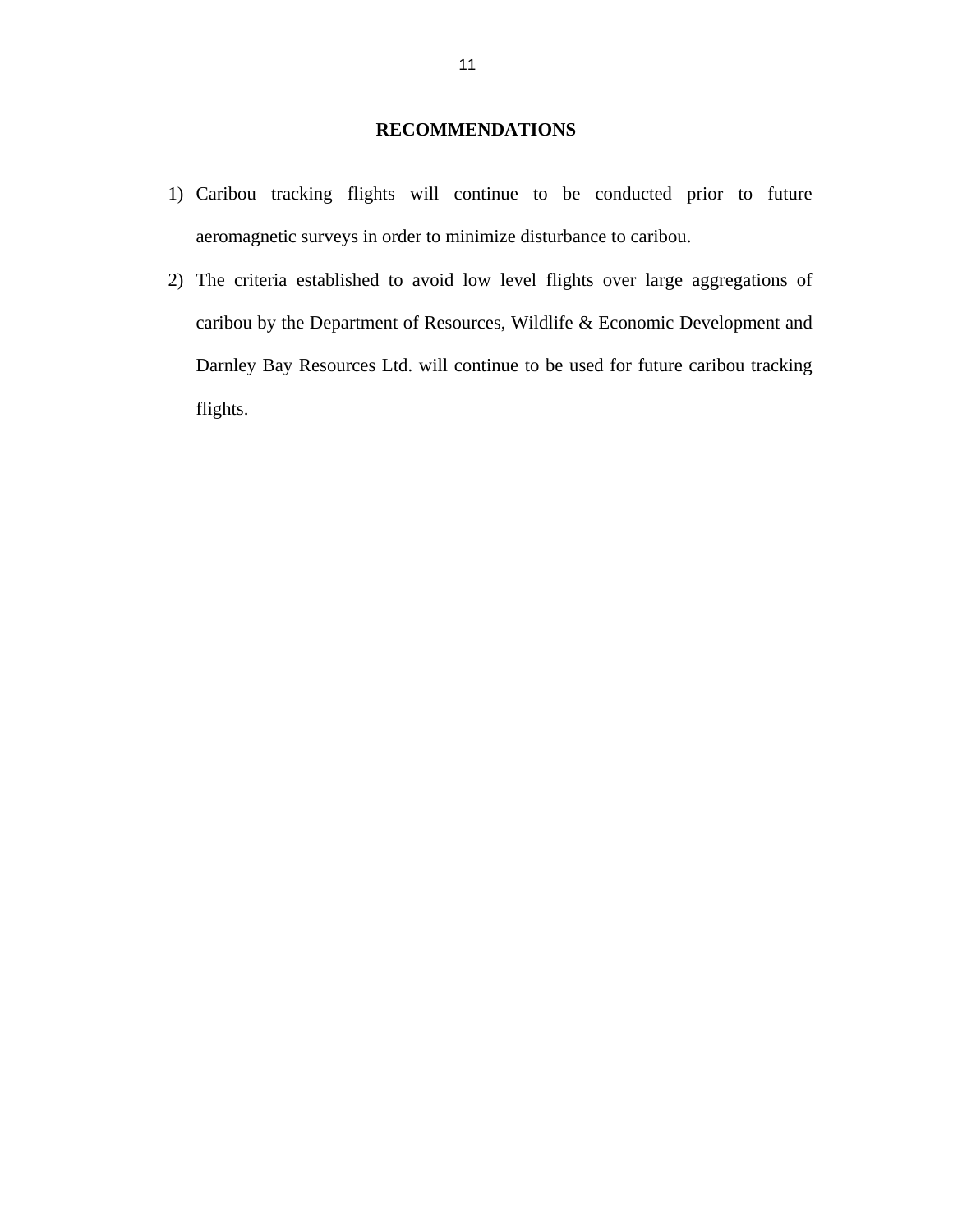<span id="page-11-0"></span>I would like to thank Steve Moore for his piloting. The late Noel Green and Bobby Ruben assisted as observers. Wayne Bryant assisted with logistics. Funding for this project was provided by Darnley Bay Resources Ltd.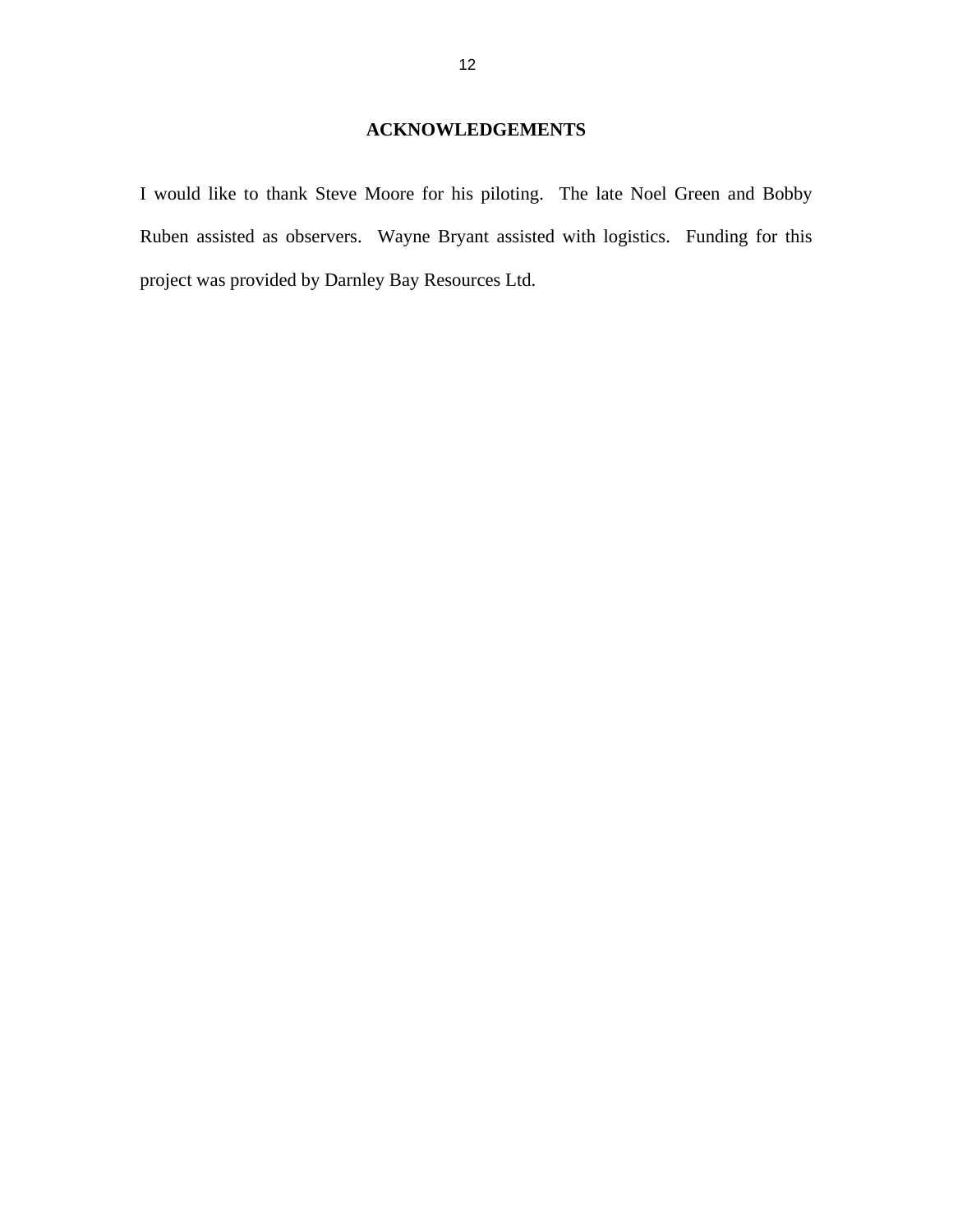## **LITERATURE CITED**

(1) Norton-Griffiths, M. 1978. Counting Animals. Afr. Wildl. Leadership Foundation. Kenya. 139pp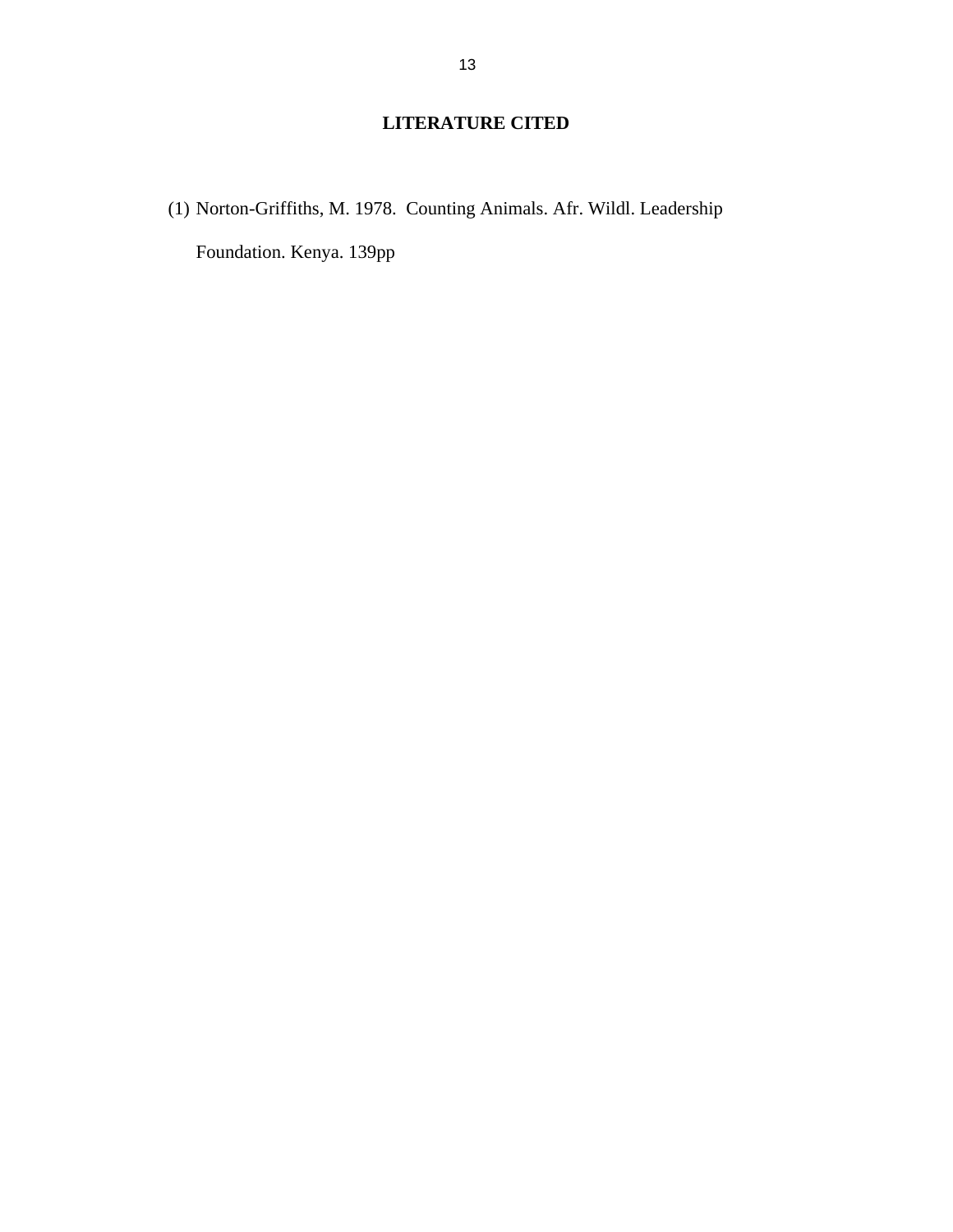

Figure 1. Schematic showing transect lines (1-13) flown over the survey area with the different blocks labeled.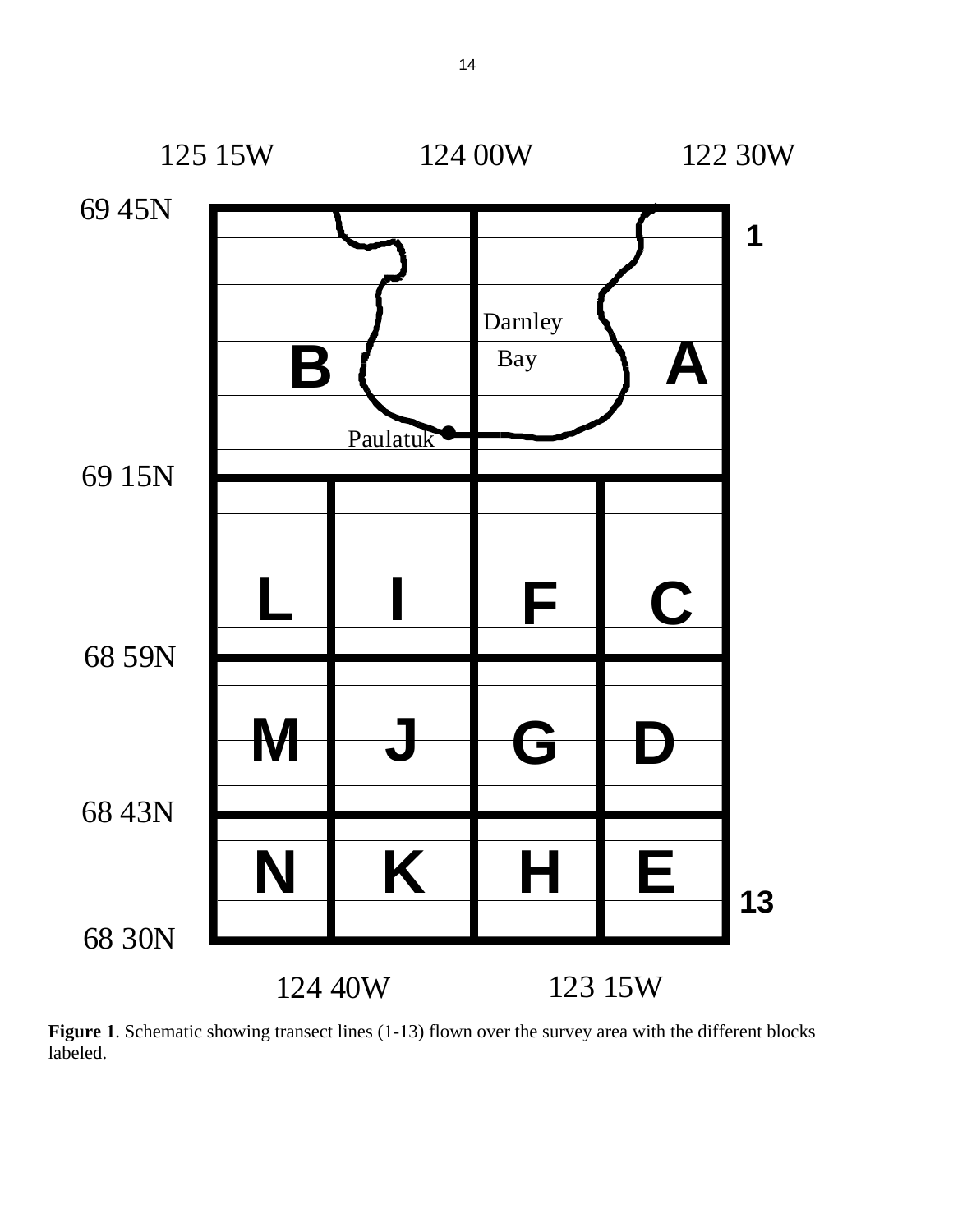

**Figure 2.** Schematic showing the location and number of caribou observed (adults + calves).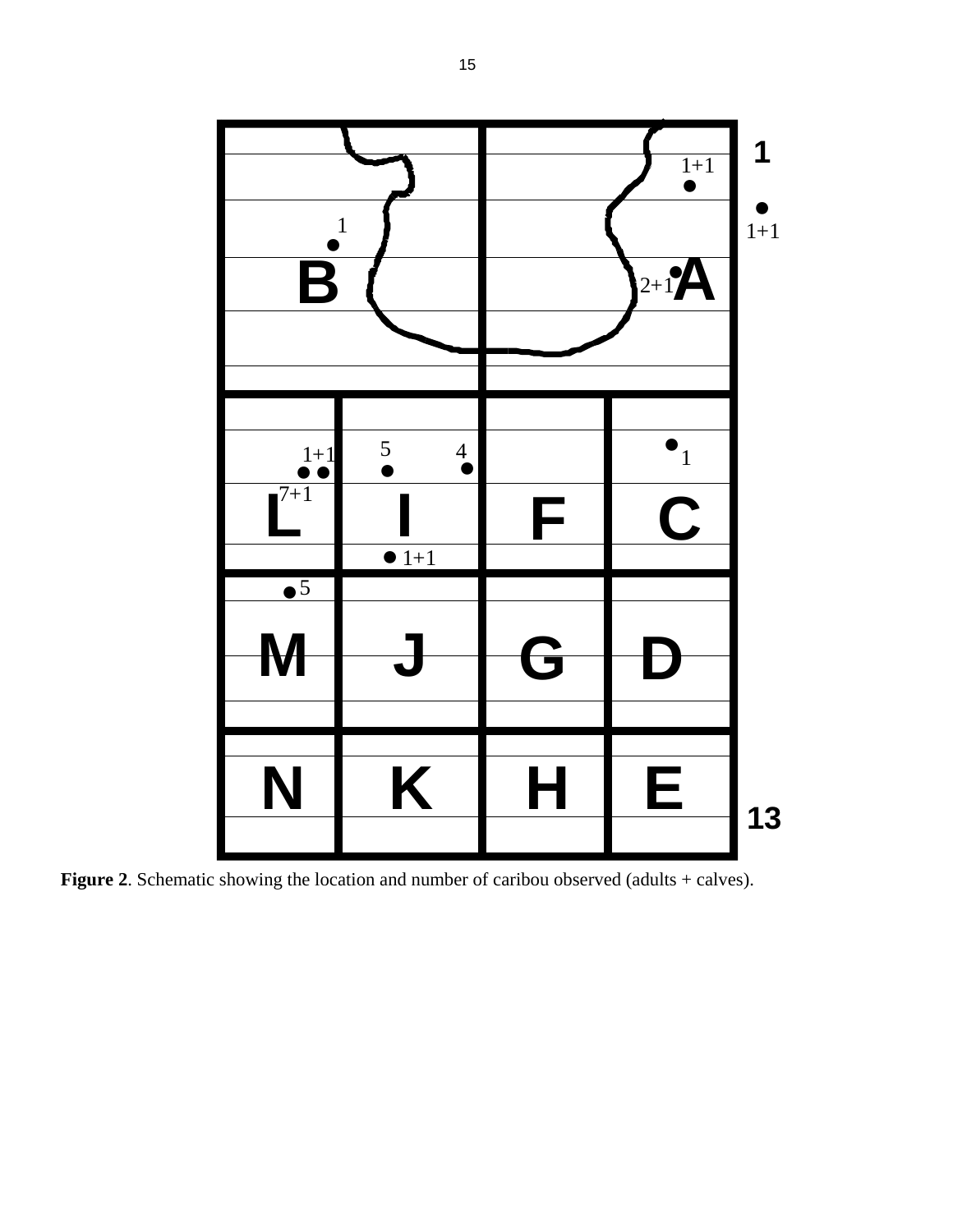## **APPENDIX 1**

<span id="page-15-0"></span>

| Date       | Transect<br>$(\# on/off)$ | <b>Block</b>              | Caribou          | <b>Muskox</b>    | Grizzly        | Moose        | <b>Fox</b>   |
|------------|---------------------------|---------------------------|------------------|------------------|----------------|--------------|--------------|
| Sept. 9    | 2 on                      | $\mathbf{A}$              | 1 cow, 1 calf    |                  |                |              |              |
| Sept. 9    | 2 off                     | $\mathbf{A}$              | 1 cow, 1 calf    |                  |                |              |              |
| Sept. 9    | 3 on                      | $\mathbf{A}$              | 2 cows, 1 calf   |                  |                |              |              |
| Sept. 9    | $3$ on                    | $\bf{B}$                  |                  |                  |                |              | $\mathbf{1}$ |
| Sept. 9    | 3 on                      | $\, {\bf B}$              | 1 bull           |                  |                |              |              |
| Sept. 9    | 5 off                     | $\, {\bf B}$              |                  |                  | $\overline{3}$ |              |              |
| Sept. 9    | 6 on                      | $\mathbf C$               | 1 bull           |                  |                |              |              |
| Sept. 10   | $10$ on                   | M                         |                  | 14 adults        |                |              |              |
| Sept. 10   | $10$ on                   | $\overline{G}$            |                  | 4 adults, 1 calf |                |              |              |
| Sept. 10   | $9 \text{ on}$            | $\mathbf{J}$              |                  |                  |                | $\mathbf{1}$ |              |
| Sept. 10   | 9 on                      | $\mathbf{M}$              | 5 adults         |                  |                |              |              |
| Sept. $10$ | 8 on                      | $\mathbf{L}$              |                  | 1 adult          |                |              |              |
| Sept. 10   | $8 \ \mathrm{on}$         | $\mathbf{L}$              |                  | 1 adult          |                |              |              |
| Sept. 10   | 8 on                      | $\bf I$                   | 1 cow, 1 calf    |                  |                |              |              |
| Sept. 10   | 7 off                     | $\boldsymbol{\mathrm{F}}$ |                  |                  | $\mathbf{1}$   |              |              |
| Sept. 10   | $7\ \mathrm{on}$          | $\mathbf I$               | 4 bulls          |                  |                |              |              |
| Sept. 10   | $7 \text{ on}$            | $\bf I$                   | 5 bulls          |                  |                |              |              |
| Sept. 10   | 7 on                      | $\mathbf L$               | 1 cow, 1 calf    |                  |                |              |              |
| Sept. 10   | $7\ \mathrm{on}$          | L                         | 7 adults, 1 calf |                  |                |              |              |

All wildlife observations are from the caribou tracking flight.